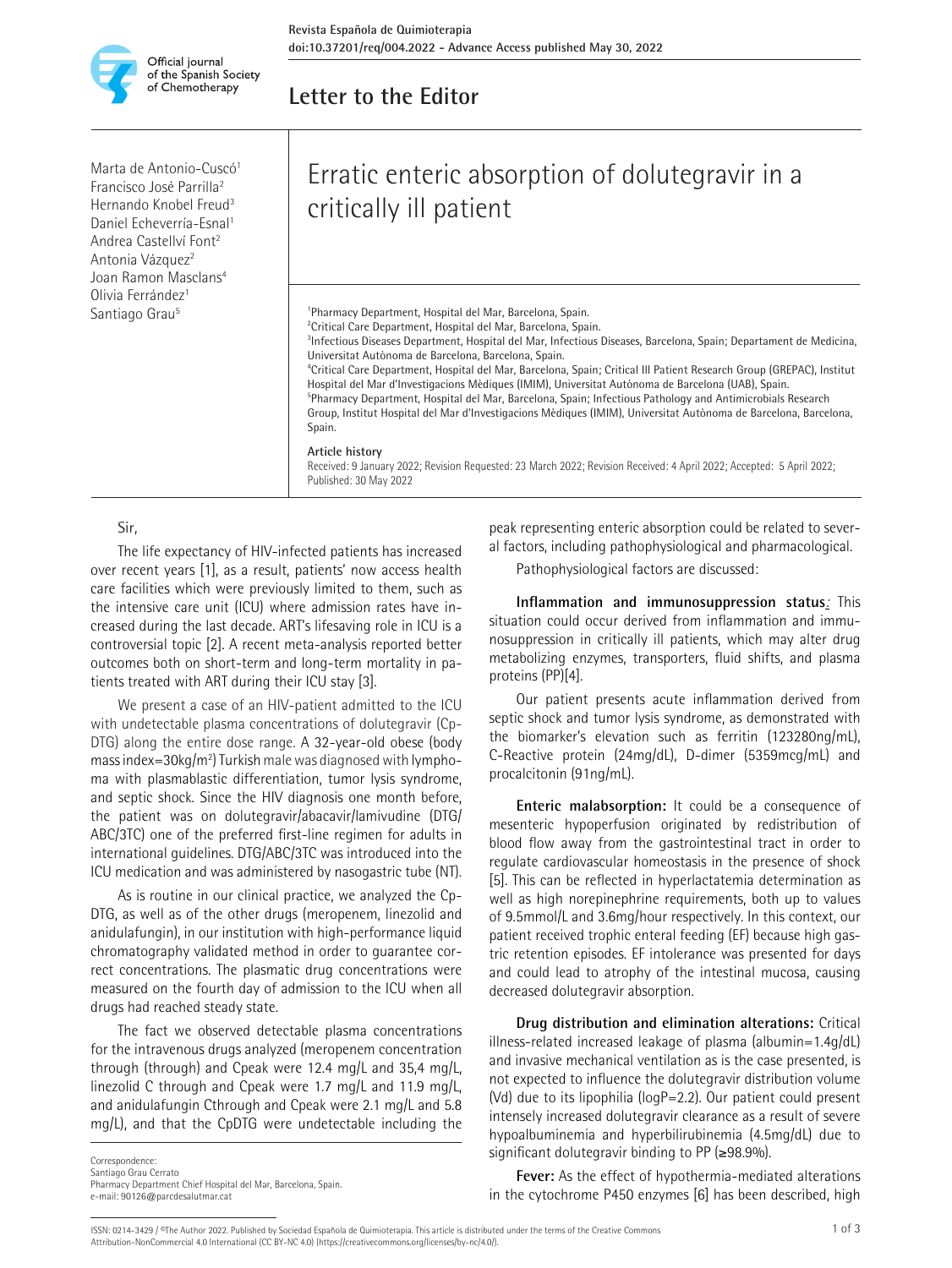

**Figure 1 Factors influencing the pharmacokinetics of dolutegravir**

**AFG=anidulafungin; BMI=body mass index; CRP= C-Reactive protein; CVVHD= continuous venovenous hemodialysis; DTG=dolutegravir; GF=glomerular filtration; HIV= human immunodeficiency virus; LDZ=linezolid; MRP=meropenem, Proca=procalcitonin; UD=undetectable; SCr=serum creatinine; TG=triglycerides**

and persistent fever (up to 40ºC) in our patient could be a disturbing factor.

**Haematological malignancies:** These may interact with some drugs increasing their Vd and clearance [7], however, lymphoma impact on dolutegravir pharmacokinetics is unknown.

Pharmacological aspects are discussed:

**NT drug administration:** This strategy is usually required in critical patients. Currently, only zidovudine is formulated intravenously, and, in most cases, antiretroviral tablets are manipulated for administration in the absence of data on their impact. Based on the experience of Roskam-Kwint *et al*., dolutegravir administration by NT wouldn't be a contributing factor to the undetectable CpDTG observed because crushing DTG/ABC/3TC leads to a higher dolutegravir concentrations unaffected by enteral nutrition [8]. This trial was performed with healthy volunteers ignoring disturbing factors involved in real practice, such as disease-drug and/or drug-drug interactions.

**Sedoanalgesia drugs:** It can cause a delay in gastric emptying, slowing dolutegravir absorption. Prokinetic drugs weren't introduced until several days after dolutegravir determination, so they couldn't have caused any impact on absorption.

**Drug-drug interactions:** Dolutegravir absorption is not acid-dependent, therefore, alkalinization of the gastric pH derived from omeprazole stress ulcer prophylaxis [5] of the critically ill patient isn't expected to alter its bioavailability.

The patient was treated with rifampin seven days before CpDTG determination and double dose dolutegravir were reduced immediately after its suspension. Despite rifampicin induction dissipates two weeks after discontinuation [9], this doesn't explain the lack of dolutegravir absorption detected.

Other factors*:* Data on specific dolutegravir dosage adjustments based on ethnicity, obesity and hepatic/renal function are lacking. It should be noted that the patient was subjected to continuous venovenous hemodialysis hours prior to CpDTG determination, however minimal dolutegravir removal by hemodialysis is expected [10]. Moltó *et al,.* [10] measured both